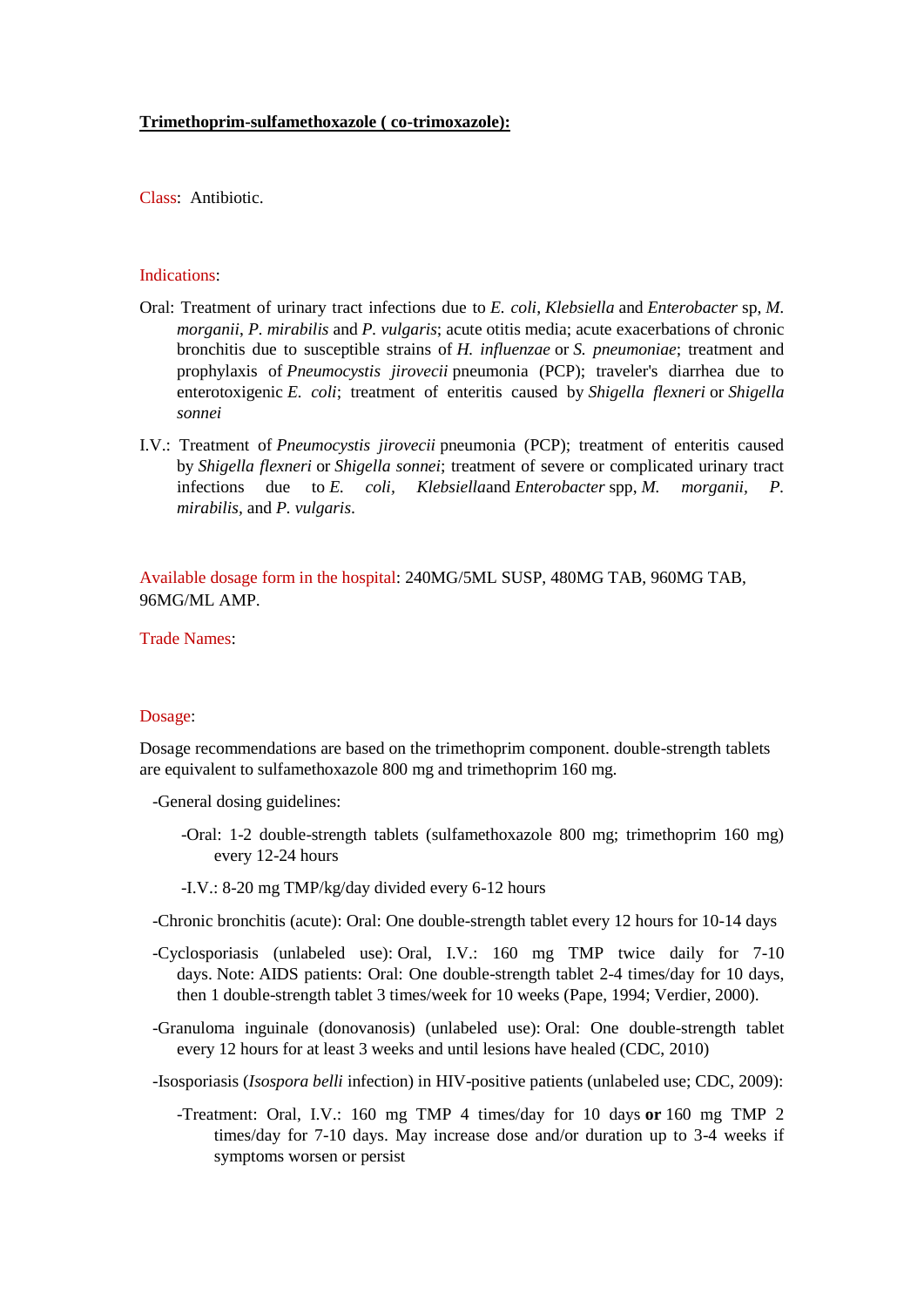- -Secondary prophylaxis (in patients with CD4+ count <200 /microL): Oral: 160 mg TMP 3 times/week (preferred) **or** alternatively, 160 mg TMP daily **or** 320 mg TMP 3 times/week
- -Meningitis (bacterial): I.V.: 10-20 mg TMP/kg/day in divided doses every 6-12 hours

 *-Nocardia* (unlabeled use): Oral, I.V.:

-Cutaneous infections: 5-10 mg TMP/kg/day in 2-4 divided doses

- -Severe infections (pulmonary/cerebral): 15 mg TMP/kg/day in 2-4 divided doses for 3- 4 weeks, then 10 mg TMP/kg/day in 2-4 divided doses. Treatment duration is controversial; an average of 7 months has been reported.
	- **Note:** Therapy for severe infection may be initiated I.V. and converted to oral therapy (frequently converted to approximate dosages of oral solid dosage forms: 2 DS tablets every 8-12 hours). Although not widely available, sulfonamide levels should be considered in patients with questionable absorption, at risk for doserelated toxicity, or those with poor therapeutic response.
- -Osteomyelitis due to MRSA (unlabeled use): Oral, I.V.: 3.5-4 mg TMP/kg/dose every 8- 12 hours for a minimum of 8 weeks with rifampin 600 mg once daily (Liu, 2011)
- *-Pneumocystis jirovecii* pneumonia (PCP): Oral: Manufacturer's labeling:

-Prophylaxis: 160 mg TMP daily

-Treatment: 15-20 mg TMP/kg/day divided every 6 hours for 14-21 days

 *-Pneumocystis jirovecii* pneumonia (PCP) prophylaxis and treatment in HIV-positive patients (CDC, 2009): **Note:** Sulfamethoxazole and trimethoprim is the preferred regimen for this indication.

-Prophylaxis: Oral: 80-160 mg TMP daily **or** alternatively, 160 mg TMP 3 times/week

-Treatment:

- -Mild-to-moderate: Oral: 15-20 mg TMP/kg/day in 3 divided doses for 21 days **or** alternatively, 320 mg TMP 3 times/day for 21 days
- -Moderate-to-severe: Oral, I.V.: 15-20 mg TMP/kg/day in 3-4 divided doses for 21 days
- -Prosthetic joint infection (unlabeled use): Oral phase treatment (after completion of pathogen-specific I.V. therapy) following debridement and prosthesis retention or 1 stage exchange:
	- -Total ankle, elbow, hip, or shoulder arthroplasty: 160 mg TMP 2 times daily for 3 months. **Note:** Must be used in combination with rifampin (Cordero-Ampuero, 2007; Osmon, 2013).
	- -Total knee arthroplasty: Adults: 160 mg TMP 2 times daily for 6 months. **Note:** Must be used in combination with rifampin (Cordero-Ampuero, 2007; Osmon, 2013).

-Sepsis: I.V.: 20 mg TMP/kg/day divided every 6 hours

 -Septic arthritis due to MRSA (unlabeled use): Oral, I.V.: 3.5-4 mg TMP/kg/dose every 8- 12 hours for 3-4 weeks (some experts combine with rifampin) (Liu, 2011)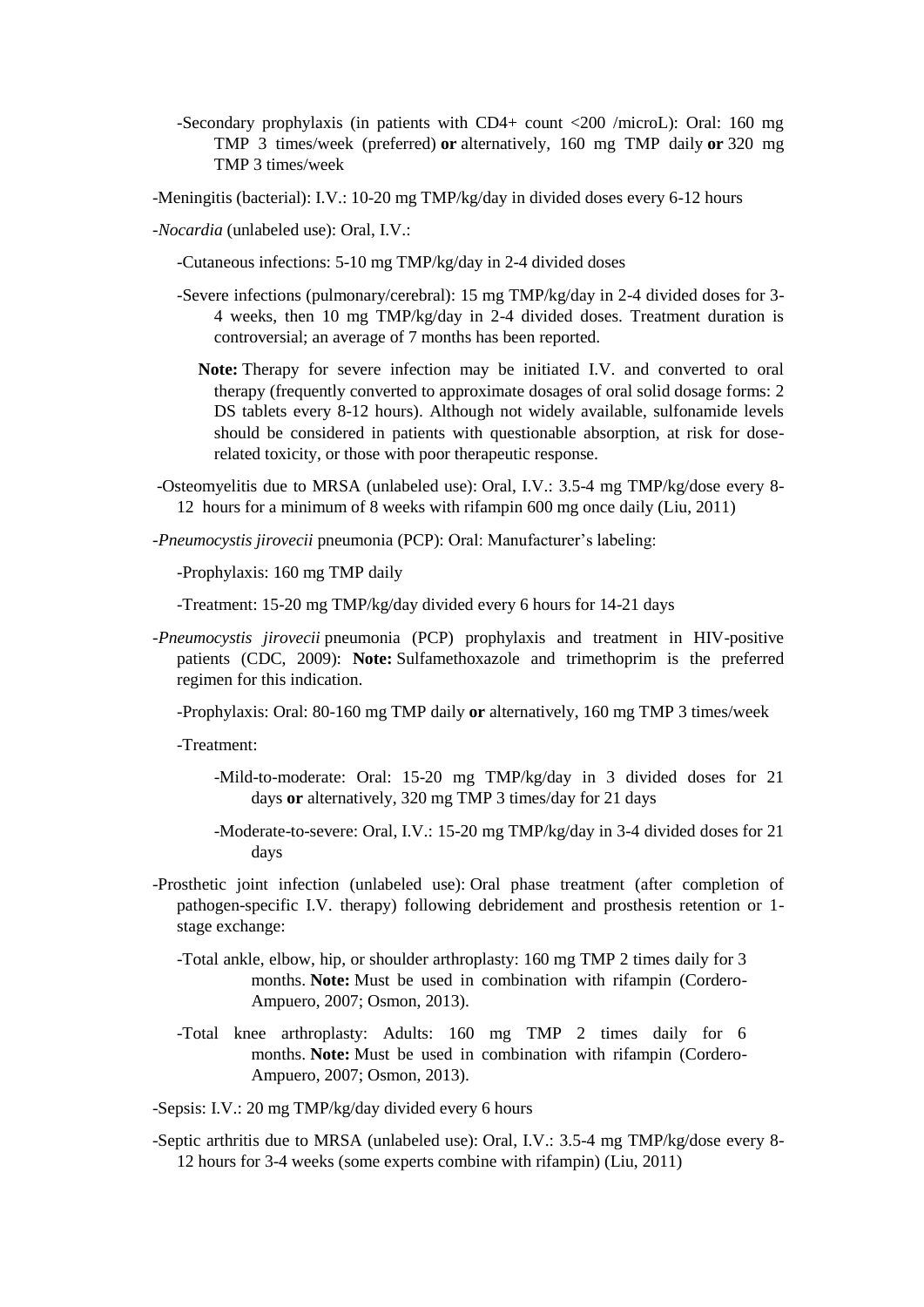-Shigellosis: **Note:** Due to reported widespread resistance, empiric therapy with sulfamethoxazole and trimethoprim is not recommended (CDC-NARMS, 2010; WHO, 2005).

-Oral: One double-strength tablet every 12 hours for 5 days

- -I.V.: 8-10 mg TMP/kg/day in divided doses every 6, 8, or 12 hours for up to 5 days
- -Skin/soft tissue infection due to community-acquired MRSA (unlabeled use): Oral: 1-2 double-strength tablets every 12 hours for 5-10 days (Liu, 2011); Note: If betahemolytic *Streptococcus* spp are also suspected, a beta-lactam antibiotic should be added to the regimen (Liu, 2011)
- *-Stenotrophomonas maltophilia* (ventilator-associated pneumonia): I.V.: Most clinicians have utilized 12-15 mg TMP/kg/day for the treatment of VAP caused by *Stenotrophomonas maltophilia*. Higher doses (up to 20 mg TMP/kg/day) have been mentioned for treatment of severe infection in patients with normal renal function (Looney, 2009; Vartivarian, 1989; Wood, 2010)
- *-Toxoplasma gondii* encephalitis (unlabeled use; CDC, 2009): Oral:
	- -Primary prophylaxis: Oral: 160 mg TMP daily (preferred) or 160 mg TMP 3 times/week or 80 mg TMP daily
	- -Treatment (alternative to sulfadiazine, pyrimethamine and leucovorin calcium): Oral, I.V.: 5 mg/kg TMP twice daily
- -Travelers' diarrhea: Oral: One double-strength tablet every 12 hours for 5 days
- -Urinary tract infection:
	- -Oral: One double-strength tablet every 12 hours
		- -Duration of therapy: Uncomplicated: 3-5 days; Complicated: 7-10 days

Pyelonephritis: 14 days

Prostatitis: Acute: 2 weeks; Chronic: 2-3 months

-I.V.: 8-10 mg TMP/kg/day in divided doses every 6, 8, or 12 hours for up to 14 days with severe infections

Renal Impairment :

-Oral, I.V.:

-Manufacturer's recommendation: Children and Adults:

 $-Cl_{cr} > 30$  mL/minute: No dosage adjustment required

 $-Cl_{cr}$  15-30 mL/minute: Administer 50% of recommended dose

 $-Cl_{cr}$  <15 mL/minute: Use is not recommended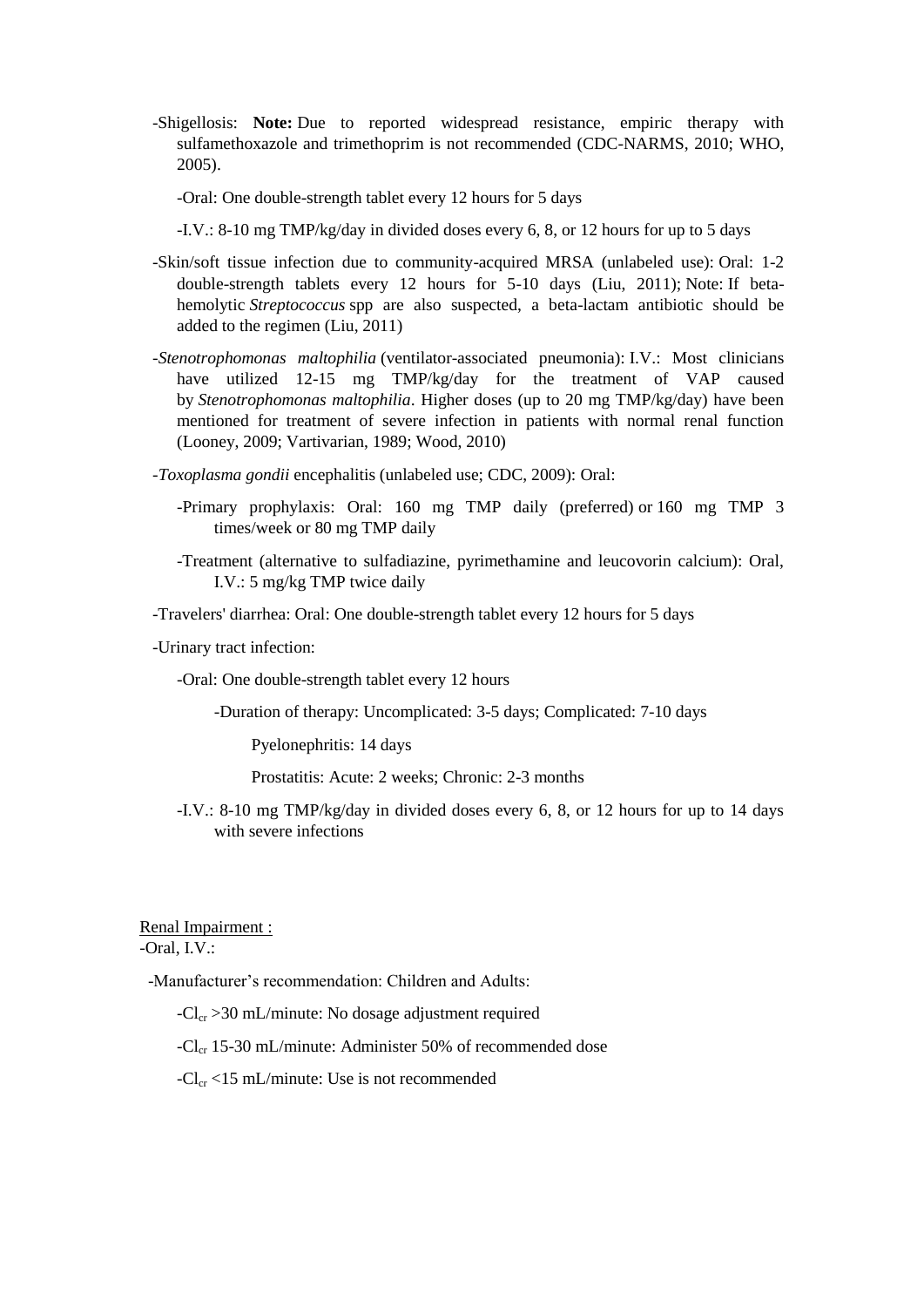- -Alternate recommendations:
	- $-Cl_{cr}$  15-30 mL/minute:
		- -Treatment: Administer full daily dose (divided every 12 hours) for 24-48 hours, then decrease daily dose by 50% and administer every 24 hours (**Note:** For serious infections including *Pneumocystis jirovecii*pneumonia (PCP), full daily dose is given in divided doses every 6-8 hours for 2 days, followed by reduction to 50% daily dose divided every 12 hours) (Nahata, 1995).
		- -PCP prophylaxis: One-half single-strength tablet (40 mg trimethoprim) daily **or** 1 single-strength tablet (80 mg trimethoprim) daily or 3 times weekly (Masur, 2002).
	- $-Cl_{cr}$  <15 mL/minute:
		- -Treatment: Administer full daily dose every 48 hours (Nahata, 1995)
		- -PCP prophylaxis: One-half single-strength tablet (40 mg trimethoprim) daily **or** 1 single-strength tablet (80 mg trimethoprim) 3 times weekly (Masur, 2002). While the guidelines do acknowledge the alternative of giving 1 singlestrength tablet daily, this may be inadvisable in the uremic/ESRD patient.
		- -GFR <10 mL/minute/1.73 m<sup>2</sup>: Children: Use is not recommended, but if required, administer 5-10 mg trimethoprim/kg every 24 hours (Aronoff, 2007).
- -Intermittent Hemodialysis (IHD) (administer after hemodialysis on dialysis days):
	- -Children: Use is not recommended, but if required, administer 5-10 mg trimethoprim/kg every 24 hours (Aronoff, 2007).
	- -Adults: 2.5-10 mg/kg trimethoprim every 24 hours or 5-20 mg/kg trimethoprim 3 times weekly after IHD. **Note:** Dosing is highly dependent upon indication for use (eg, treatment of cystitis versus treatment of PCP pneumonia (Heinz, 2009).
	- -PCP prophylaxis: One single-strength tablet (80 mg trimethoprim) after each dialysis session (Masur, 2002)

**Note:** Dosing dependent on the assumption of 3 times/week, complete IHD sessions.

-Peritoneal dialysis (PD):

- -Use  $Cl_{cr}$  <15 mL/minute dosing recommendations. Not significantly removed by PD; supplemental dosing is not required (Aronoff, 2007):
- -GFR <10 mL/minute/1.73 m<sup>2</sup>: Children: Use is not recommended, but if required 5-10 mg TMP/kg every 24 hours.
- -Exit-site and tunnel infections: Oral: One single-strength tablet daily (Li, 2010)
- -Intraperitoneal: Loading dose: TMP-SMX 320/1600 mg/L; Maintenance: TMP-SMX 80/400 mg/L (Aronoff, 2007; Warady, 2000)

-Peritonitis: Oral: One double-strength tablet twice daily (Li, 2010)

-Continuous renal replacement therapy (CRRT) (Heintz, 2009; Trotman, 2005): Drug clearance is highly dependent on the method of renal replacement, filter type, and flow rate. Appropriate dosing requires close monitoring of pharmacologic response, signs of adverse reactions due to drug accumulation, as well as drug concentrations in relation to target trough (if appropriate). The following are general recommendations only (based